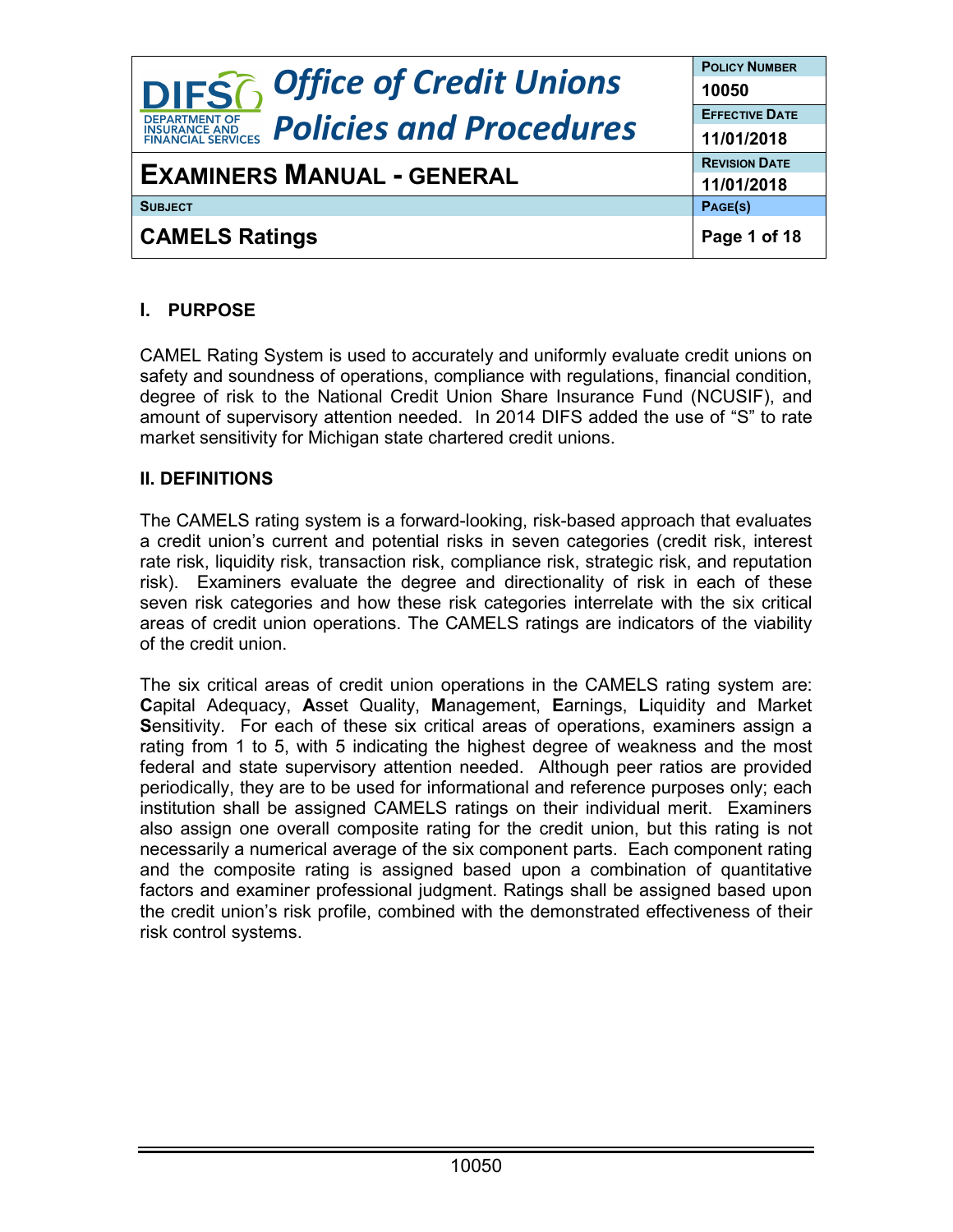| <b>DIFSG</b> Office of Credit Unions                                                | <b>POLICY NUMBER</b>           |
|-------------------------------------------------------------------------------------|--------------------------------|
| <b>DEPARTMENT OF</b>                                                                | 10050<br><b>EFFECTIVE DATE</b> |
| <b>Policies and Procedures</b><br><b>INSURANCE AND</b><br><b>FINANCIAL SERVICES</b> | 11/01/2018                     |
| <b>EXAMINERS MANUAL - GENERAL</b>                                                   | <b>REVISION DATE</b>           |
|                                                                                     | 11/01/2018                     |
| <b>SUBJECT</b>                                                                      | PAGE(S)                        |
| <b>CAMELS Ratings</b>                                                               | Page 2 of 18                   |

### **CAMELS COMPOSITE**

**Composite Rating 1:** Reflects strong performance that consistently provides for safe and sound operations. The historical and projected performance measures are consistently positive, and are in substantial compliance with laws and regulations. Credit unions in this group are resistant to external economic and financial disturbances and are highly able to withstand unexpected conditions. Weaknesses are minor and can be handled in a routine manner. As a result, they exhibit sound performance and risk management practices relative to the credit union's size, complexity, and risk profile, and give no cause for supervisory concern.

**Composite Rating 2:** Reflects fundamentally sound performance that consistently provides for safe and sound operations. Both historical and projected performance should generally be positive. There is ability to withstand business fluctuations quite well; however, areas of weakness are evident which could develop into conditions of greater concern. Overall risk management practices are satisfactory relative to the credit union's size, complexity, and risk profile. These institutions are in substantial compliance with laws and regulations. There are no material supervisory concerns; supervisory response is generally limited to ensuring exceptions are resolved in the normal course of business and operations continue to be satisfactory.

**Composite Rating 3:** Reflects some degree of supervisory concern in one or more of the component areas; ranging from moderate to severe. Overall strength and financial capacity is present, so as to make failure only a remote probability. Historical or projected performance may be flat or negative to the extent that safe and sound operations may be adversely affected. Risk management practices may be less than satisfactory relative to the credit union's size, complexity and risk profile. Credit unions in this group are only nominally resistant to the onset of adverse business conditions and could easily deteriorate without effective corrective action; there is less ability to withstand business fluctuations and are more vulnerable to outside influences. These credit unions may be in significant noncompliance with laws and regulations. These credit unions require more than normal supervision to address deficiencies which may include enforcement actions.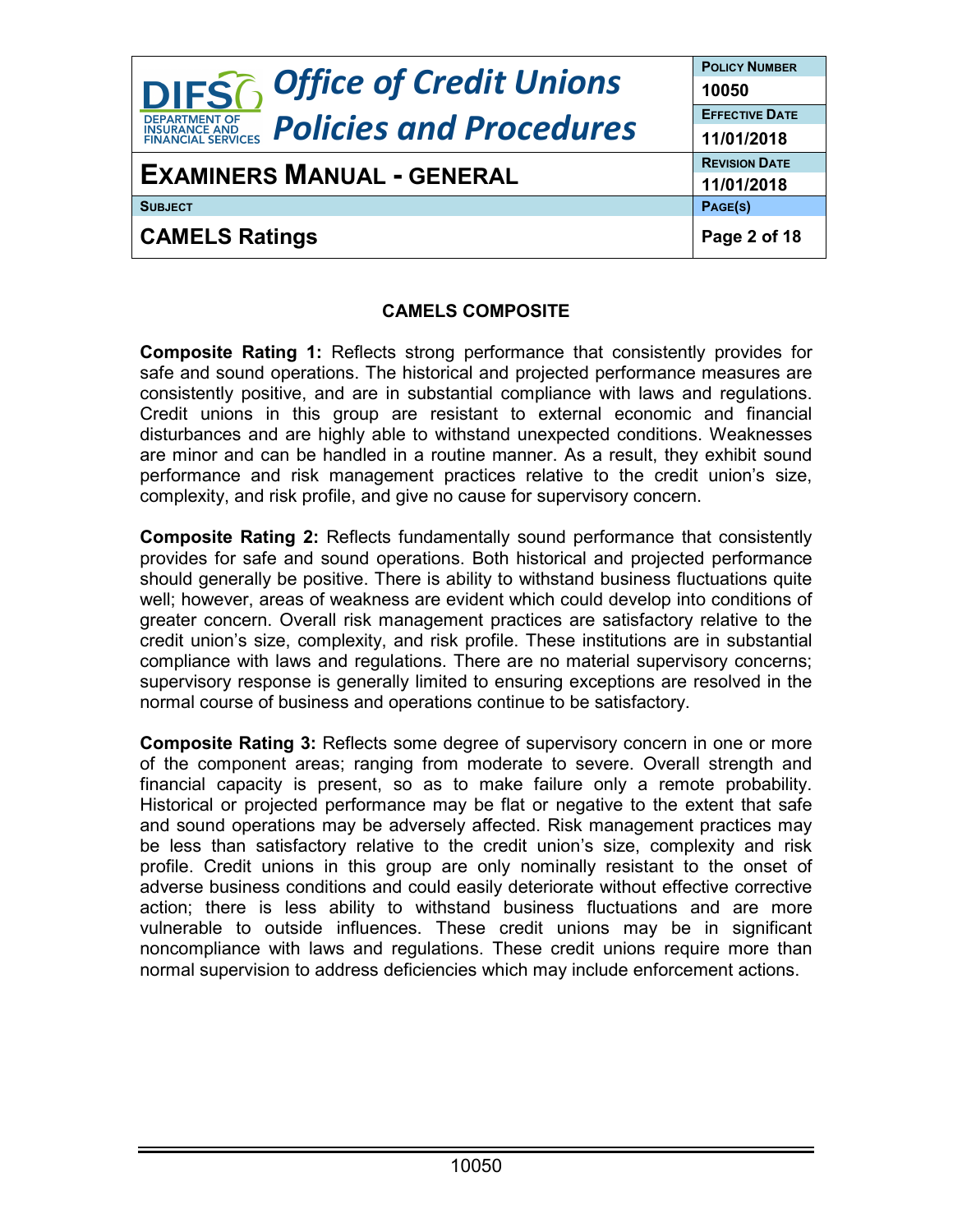|                                                                               | <b>POLICY NUMBER</b>  |
|-------------------------------------------------------------------------------|-----------------------|
| <b>DIFS</b> <sup>2</sup> , Office of Credit Unions                            | 10050                 |
| <b>DEPARTMENT OF</b>                                                          | <b>EFFECTIVE DATE</b> |
| <b>Policies and Procedures</b><br><b>INSURANCE AND<br/>FINANCIAL SERVICES</b> | 11/01/2018            |
| <b>EXAMINERS MANUAL - GENERAL</b>                                             | <b>REVISION DATE</b>  |
|                                                                               | 11/01/2018            |
| <b>SUBJECT</b>                                                                | PAGE(S)               |
| <b>CAMELS Ratings</b>                                                         | Page 3 of 18          |

**Composite Rating 4:** Reflects performance of serious supervisory concern; problems range from severe to critically deficient. Key performance is negative, and if left unchecked, is expected to lead to conditions that could threaten the viability of the credit union. Risk management practices are generally unacceptable relative to the credit union's size, complexity and risk profile. There may be significant noncompliance with laws and regulations. The board and management are not satisfactorily resolving the weaknesses and problems; there are serious financial or managerial deficiencies. Credit unions in this group are generally not capable of withstanding business fluctuations. A high potential for failure is present but is not yet imminent or pronounced. There may be risk posed to the NCUSIF. Credit unions in this group require close supervisory attention, and generally enforcement action is necessary to address the problems.

**Composite Rating 5:** Credit unions in this group exhibit extremely unsafe and unsound practices and conditions; exhibit a critically deficient performance and the need for immediate remedial action. These often contain inadequate risk management practices relative to the credit union's size, complexity, and risk profile; and are of the greatest supervisory concern. The volume and severity of problems are beyond management's ability or willingness to control or correct. Credit unions in this group have a high probability of failure and will likely require liquidation and the payoff of shareholders, or some other form of emergency assistance, merger, or acquisition. These credit unions pose a significant risk to the NCUSIF.

### **CAPITAL ADEQUACY/NET WORTH**

Capital provides a measure of reassurance to members that the credit union will continue to provide financial services, during periods of loss or negligible earnings, and provides a free source of funds to enable better earnings. While statutory requirements may exist, an individual credit union's operations and risk position may warrant additional capital beyond the statutory requirements. Refer to Part 702 of NCUA Rules and Regulations, which set for statutory net worth categories and requirements.

A credit union is expected to maintain capital commensurate with the nature and extent of risk to the institution and the ability of management to identify, measure, monitor, and control these risks. The effect of credit, market, and other risk on the credit union's financial condition is considered when evaluating capital adequacy. Examiners assess the strength of capital in the short and long term, based upon the credit union's plans, underlying assumptions, and review of operations. Examiners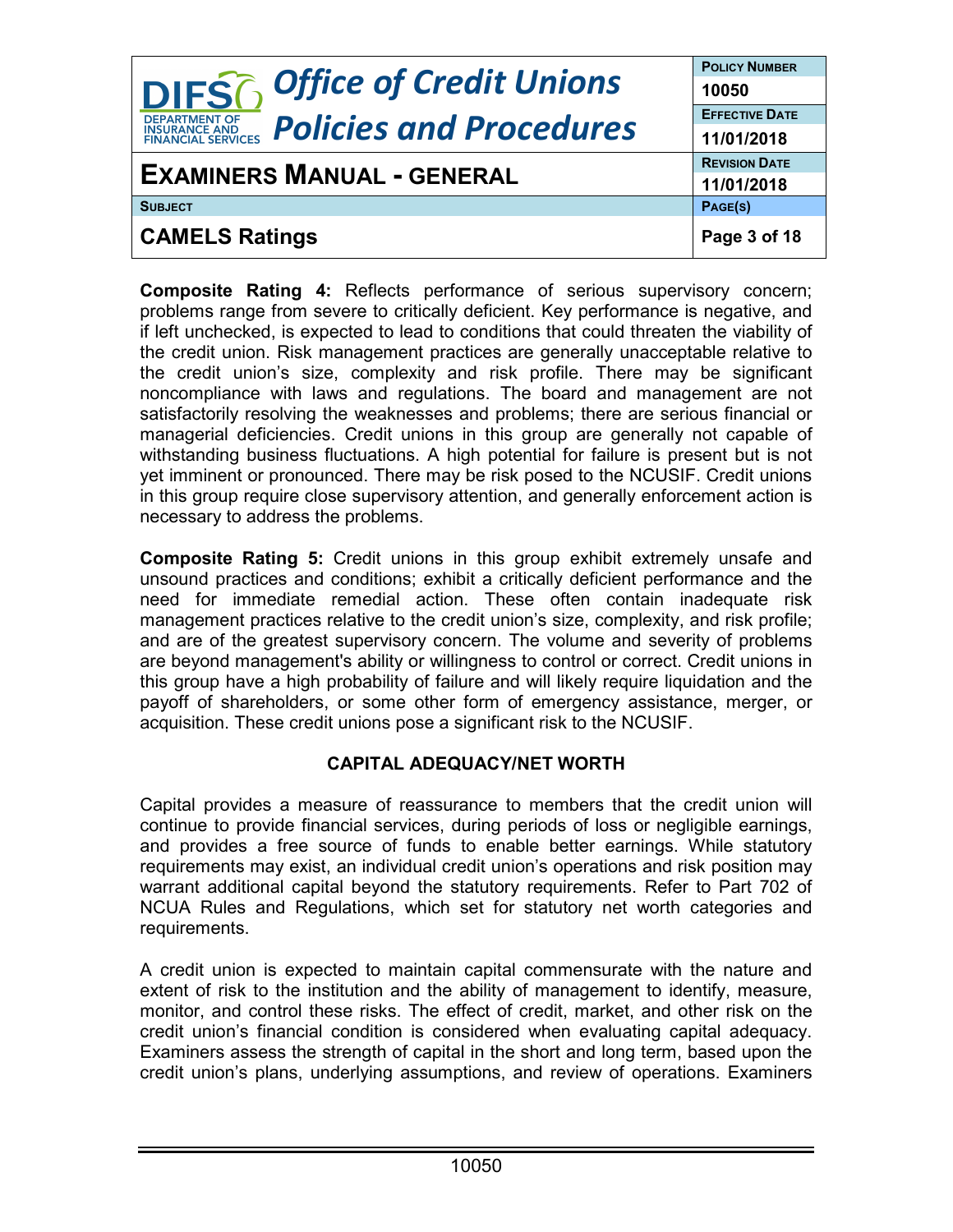|                                                                               | <b>POLICY NUMBER</b>  |
|-------------------------------------------------------------------------------|-----------------------|
| <b>DIFS6</b> Office of Credit Unions                                          | 10050                 |
| <b>DEPARTMENT OF</b>                                                          | <b>EFFECTIVE DATE</b> |
| <b>Policies and Procedures</b><br><b>INSURANCE AND<br/>FINANCIAL SERVICES</b> | 11/01/2018            |
|                                                                               | <b>REVISION DATE</b>  |
| <b>EXAMINERS MANUAL - GENERAL</b>                                             | 11/01/2018            |
| <b>SUBJECT</b>                                                                | PAGE(S)               |
| <b>CAMELS Ratings</b>                                                         | Page 4 of 18          |

must consider *the interrelationships* with other areas. A credit union's capital adequacy is based upon, but not limited to, an assessment of:

- o Capital level and trend analysis;
- o Overall financial condition;
- $\circ$  The ability of management to address emerging needs for additional capital;
- $\circ$  Compliance with risk-based net worth requirements;
- $\circ$  Compliance with the board established Capital Policy and goals;
- o Composition of capital;
- o Adequacy and trend of the Allowance for Loan and Lease Losses Account;
- o Interest and dividend policies and practices;
- o Quality, type, liquidity, and diversification of assets, with particular reference to classified assets;
- o Loan and investment concentrations;
- o Balance sheet composition including the nature and amount of market risk, concentration risk, and risk associated with nontraditional activities;
- $\circ$  Growth plans and past experience managing growth;
- o Volume and risk characteristics of new business initiatives;
- o Ability of management to control and monitor risk;
- o Earnings quality and composition;
- o Liquidity and asset-liability management;
- o Extent of contingent liabilities and existence of pending litigation;
- o Field of membership; and
- o Economic environment.

**Capital Rating 1:** Reflects a level of capital fully commensurate with the credit unions risk profile, also meeting the statutory requirement, which is able to absorb any present or anticipated losses. There should be no significant asset quality problems, earnings deficiencies or exposure to credit or interest-rate risk that could negatively affect capital.

**Capital Rating 2:** Reflects a level of capital not quite as strong as those of a 1 rating, but still satisfactory. There should be no significant problems that could affect the credit union's ability to remain at least "adequately capitalized". Credit unions in this category should meet their risk-based net worth requirements.

**Capital Rating 3:** Reflects more than ordinary levels of risk in some significant segment of operation; there may be asset quality problems, earnings deficiencies, or exposure to credit or interest rate risk threatening minimum/adequate capital levels.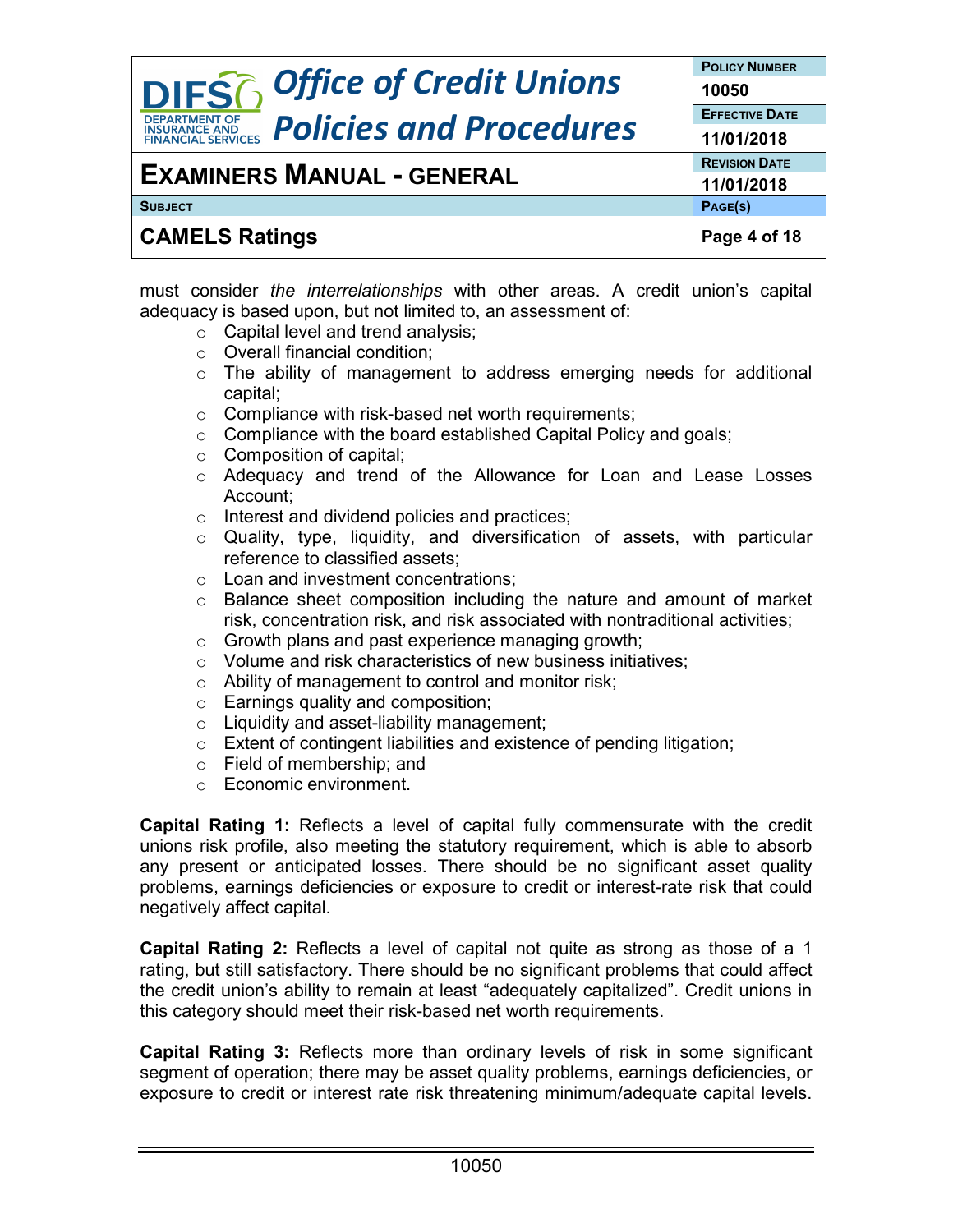| <b>DIFS6</b> Office of Credit Unions                                          | <b>POLICY NUMBER</b>  |
|-------------------------------------------------------------------------------|-----------------------|
|                                                                               | 10050                 |
| <b>DEPARTMENT OF</b>                                                          | <b>EFFECTIVE DATE</b> |
| <b>Policies and Procedures</b><br><b>INSURANCE AND<br/>FINANCIAL SERVICES</b> | 11/01/2018            |
| <b>EXAMINERS MANUAL - GENERAL</b>                                             | <b>REVISION DATE</b>  |
|                                                                               | 11/01/2018            |
| <b>SUBJECT</b>                                                                | PAGE(S)               |
| <b>CAMELS Ratings</b>                                                         | Page 5 of 18          |

These may fail to meet the risk-based net worth requirement. This rating reflects the need for improvement.

**Capital Rating 4:** Reflects deficient capital, but identified risks will not cause the credit union to become critically undercapitalized in the next 12 months. There is generally an insufficient level of capital compared to the risks present in the credit union's operations. In light of the credit union's current and prospective risk profile, viability of the credit union may be threatened. Financial support from external sources may be required.

**Capital Rating 5:** Reflects a credit union that is critically undercapitalized in light of the credit union's current and prospective risk profile, or has significant asset quality problems, negative earnings trends, or high credit or interest rate risk which is expected to cause the credit union to become critically undercapitalized in the next 12 months. Such credit unions are exposed to levels of risk sufficient to jeopardize their solvency or otherwise threaten the credit union's viability. Immediate assistance from external sources or financial support is required.

### **ASSET QUALITY**

The asset quality rating reflects the quantity of existing and potential credit risk associated with the loan and investment portfolios, other real estate owned (OREO), and other assets, as well as off-balance sheet transactions. The ability of management to identify, measure, monitor, and control credit risk is also reflected here. The evaluation of asset quality should consider the adequacy of the allowance for loan and lease losses and weigh the exposure to counterparty issuer or borrower default under actual or implied contractual agreements. All other risks that may affect the value or marketability of a credit union's assets, including but not limited to the seven risk categories, should be considered.

The asset quality rating is a function of present conditions and the likelihood of future deterioration or improvement based on economic conditions, current practices and trends. The quality and trends of all major assets must be considered in the rating, including OREOs and any other assets that could adversely impact a credit union's financial condition. Interrelated to the assessment of credit risk, the examiner evaluates the impact of other risks such as interest rate, liquidity, strategic, and compliance. A credit union's asset quality is based upon, but not limited to, an assessment of the following evaluation factors:

o The quality of loan underwriting, policies, procedures, and practices;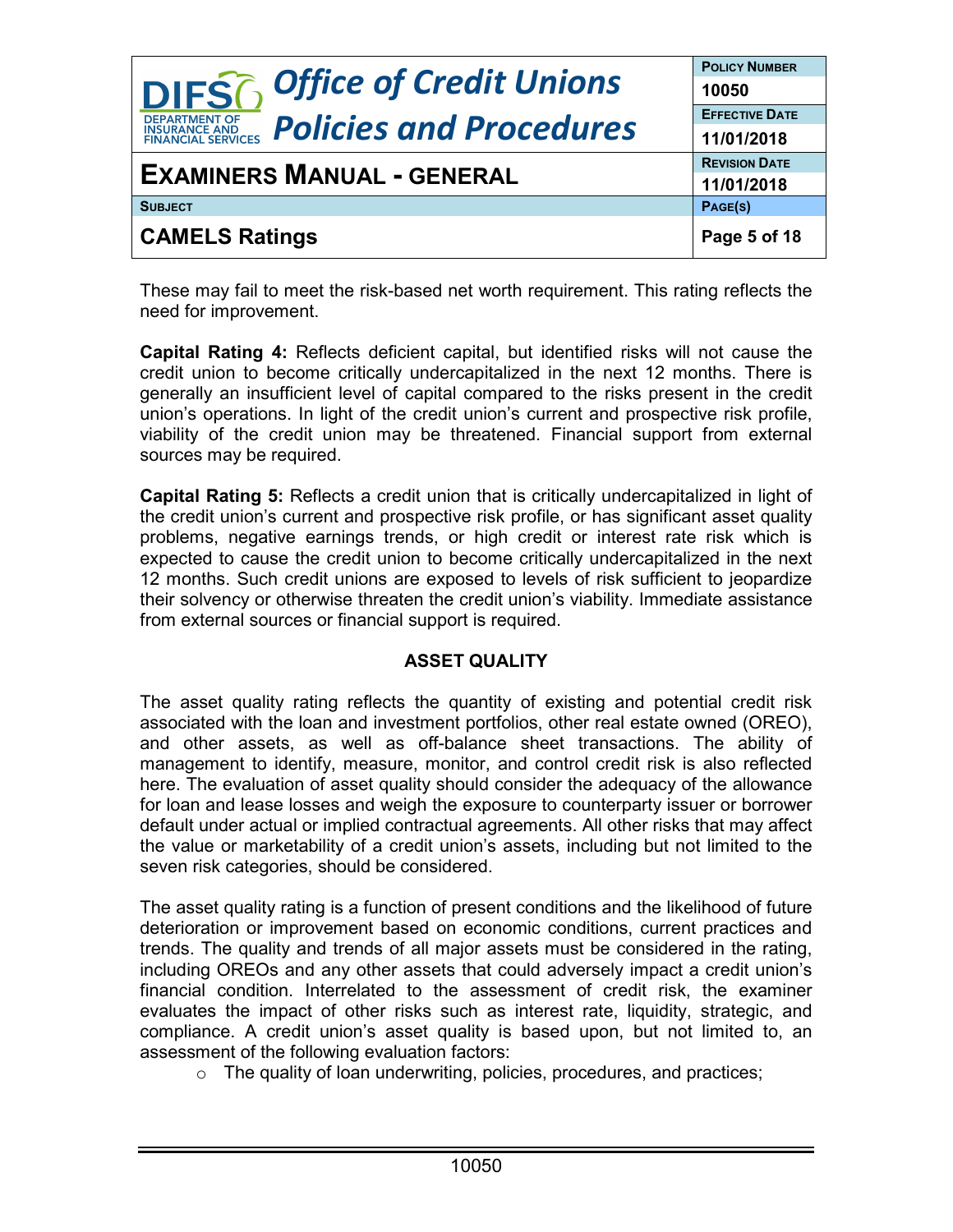|                                                                               | <b>POLICY NUMBER</b>  |
|-------------------------------------------------------------------------------|-----------------------|
| <b>DIFS6</b> Office of Credit Unions                                          | 10050                 |
| <b>DEPARTMENT OF</b>                                                          | <b>EFFECTIVE DATE</b> |
| <b>Policies and Procedures</b><br><b>INSURANCE AND<br/>FINANCIAL SERVICES</b> | 11/01/2018            |
|                                                                               | <b>REVISION DATE</b>  |
| <b>EXAMINERS MANUAL - GENERAL</b>                                             | 11/01/2018            |
| <b>SUBJECT</b>                                                                | PAGE(S)               |
| <b>CAMELS Ratings</b>                                                         | Page 6 of 18          |

- $\circ$  The internal controls and due diligence procedures in place to review new loan programs, high concentrations, and changes in underwriting procedures and practices of existing programs;
- o The level, distribution, and severity of classified assets;
- o The adequacy of the allowance for loan and lease losses and other asset valuation reserves;
- o The level and composition of non-accrual and restructured assets;
- $\circ$  The quality of collection policies;
- $\circ$  The ability of management to properly administer its assets, including the timely identification and collection of problem assets;
- o The existence of significant growth trends indicating erosion or improvement in asset quality;
- $\circ$  The existence of loan concentrations that present undue risk to the credit union;
- o The appropriateness of investment policies and practices;
- o The investment risk factors when compared to capital and earnings structure; and
- o The effect of fair (market) value of investments compared to book value of investments.

**Asset Quality Rating 1:** Reflects minimal portfolio risks and strong written policies and procedures relative to lending, collection and investments. Identified weaknesses are minor in nature and risk exposure is modest in relation to capital adequacy and management's abilities. Asset quality is of minimal supervisory concern. These institutions exhibit delinquency, classified asset, and charge-off trends that are stable or positive.

**Asset Quality Rating 2:** Denotes satisfactory asset quality and credit administration practices, although the level and severity of classified assets are greater than in a "1" rated institution. Lending and investment policies are in writing, conducive to safe and sound operations, and are followed. Risk exposure is commensurate with capital adequacy and management's abilities. Trends will generally be stable or positive.

**Asset Quality Rating 3:** Indicates asset quality or credit administration practices are less than satisfactory, and a significant degree of concern based either on current or anticipated asset quality problems. There may be only a moderate level of problem assets, but negative trends, inadequate loan underwriting, poor documentation, higher risk investments, inadequate lending or investment controls, and monitoring that indicate higher or increasing risks. Historical trends may be stable or indicate deterioration in asset quality or an increase in risk exposure. The level and severity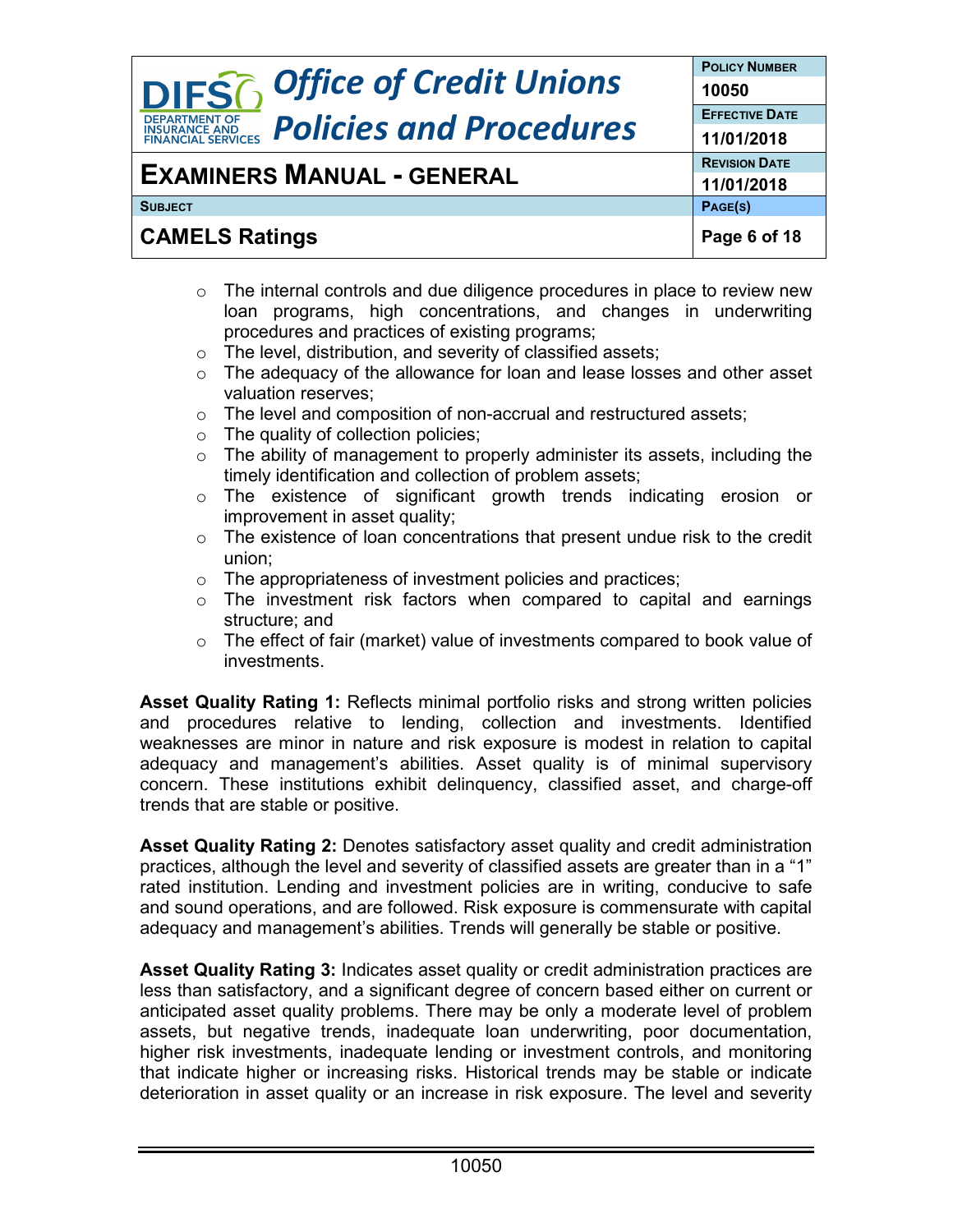|                                                                                     | <b>POLICY NUMBER</b>  |
|-------------------------------------------------------------------------------------|-----------------------|
| <b>DIFS6</b> Office of Credit Unions                                                | 10050                 |
| <b>DEPARTMENT OF</b>                                                                | <b>EFFECTIVE DATE</b> |
| <b>Policies and Procedures</b><br><b>INSURANCE AND</b><br><b>FINANCIAL SERVICES</b> | 11/01/2018            |
| <b>EXAMINERS MANUAL - GENERAL</b>                                                   | <b>REVISION DATE</b>  |
|                                                                                     | 11/01/2018            |
| <b>SUBJECT</b>                                                                      | PAGE(S)               |
| <b>CAMELS Ratings</b>                                                               | Page 7 of 18          |

of classified assets, other weaknesses, and risk require an elevated level of supervisory concern. There is generally a need to improve credit administration and risk management practices.

**Asset Quality Rating 4:** Represents increasingly severe asset quality problems that will threaten the institution's viability if left uncorrected. There may be a moderately severe level of classified assets, combined with other significant problems such as inadequate valuation allowances, high risk concentrations, poor underwriting or documentation, or poor collection or monitoring practices. Asset quality or credit administration practices are deficient.

**Asset Quality Rating 5:** Indicates the credit union's viability is imminently threatened due to the corrosive effects of asset problems on its earnings and level of capital.

### **MANAGEMENT EFFECTIVENESS**

Management is the most forward-looking indicator of condition and a key determinant of whether a credit union possesses the ability to correctly diagnose and respond to financial stress. While much of management assessment is subjective, it should include consideration of the current financial condition and needs of the institution. The management rating is **not** to be determined primarily by averaging the other component ratings. The rating reflects both the board's and management's ability to identify, measure, monitor and control the risks of the credit union's activities, ensure its safe and sound operation, and ensure compliance with applicable regulations. Management practices should address all of the following risks: Credit, Interest Rate, Liquidity, Transaction, Compliance, Reputation, Strategic, and other risks related to the nature and scope of the credit union's activities.

Generally, directors need not be actively involved in daily operations; however, they provide clear guidance establishing acceptable risk exposure levels through appropriate policies, procedures, and practices. Senior management is responsible for developing and implementing policies, procedures, and practices that translate the board's goals, objectives and risk limits into prudent operating standards. Sound management practices are demonstrated by active oversight by the board and management, competent personnel, adequate policies, processes, and controls commensurate with the size and sophistication of the credit union.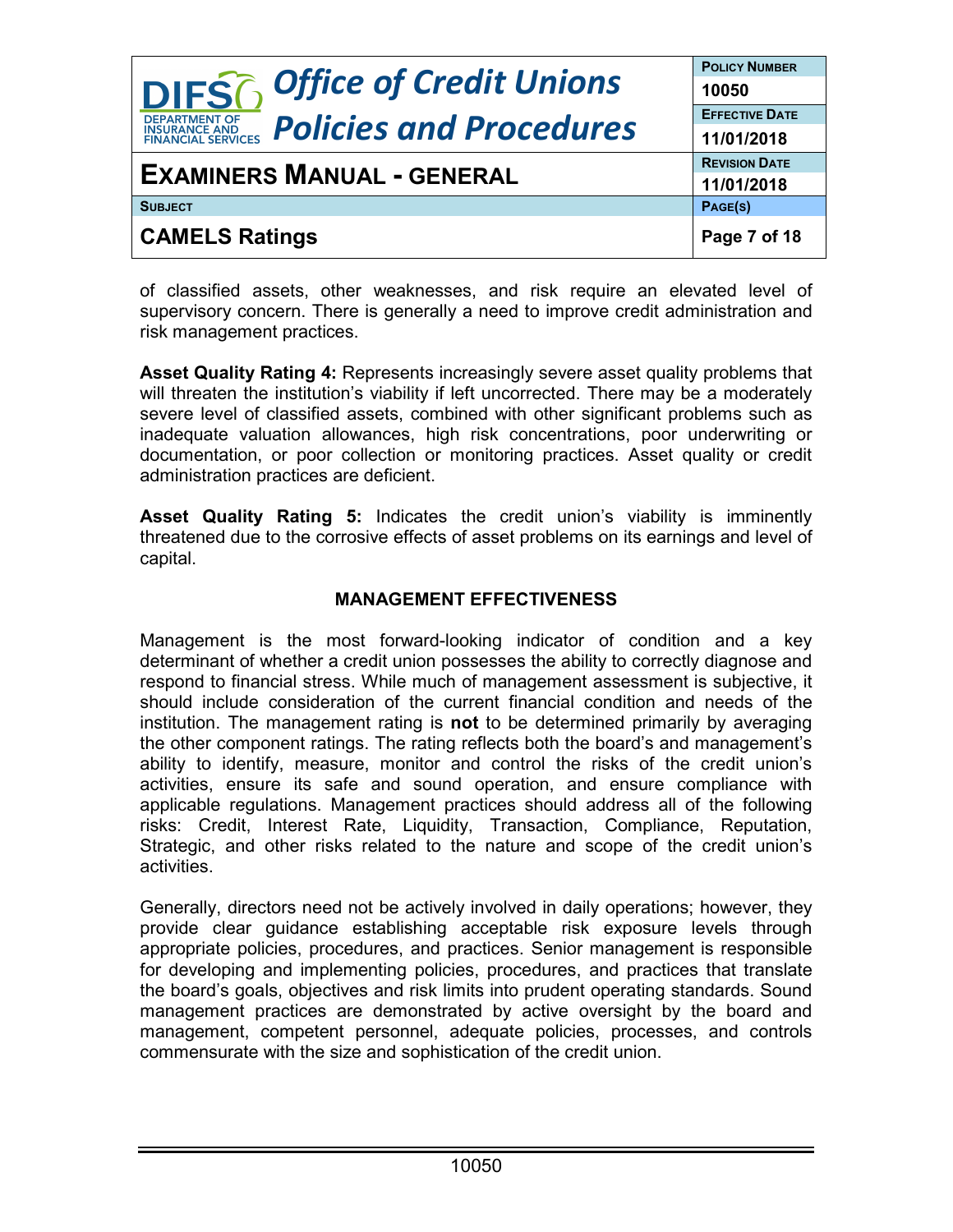| <b>DIFS6</b> Office of Credit Unions                                                                  | <b>POLICY NUMBER</b><br>10050      |
|-------------------------------------------------------------------------------------------------------|------------------------------------|
| <b>DEPARTMENT OF</b><br><b>Policies and Procedures</b><br><b>INSURANCE AND<br/>FINANCIAL SERVICES</b> | <b>EFFECTIVE DATE</b>              |
| <b>EXAMINERS MANUAL - GENERAL</b>                                                                     | 11/01/2018<br><b>REVISION DATE</b> |
| <b>SUBJECT</b>                                                                                        | 11/01/2018<br>PAGE(S)              |
| <b>CAMELS Ratings</b>                                                                                 | Page 8 of 18                       |

The Management Effectiveness rating should reflect the board and management's ability, as it applies to all aspects of credit union operations and activities. This includes the demonstrated ability to respond to changing business conditions, implementation of products/services and degree to which they are proactive in anticipating and addressing issues. The follow areas shall be included in the assessment of management effectiveness:

**Business Strategy / Financial Performance**: A systematic process that defines management's course in assuring the organization prospers in the next few years. This incorporates all areas of operations and often develops the longterm vision for the credit union and sets broad goals enabling management to make sound decisions. The strategic plan should identify risks within the organization and outline methods to mitigate concerns.

As part of strategic planning, a credit union should develop (and the board review and approve) a *business plan* addressing the next few years, including a budget which corresponds with strategic goals. Goals and objectives should be measurable. The plan should be customized to the individual credit union and commensurate with size and complexity of the institution, including contingency planning. Environmental and competitive factors as well as internal factors influencing the business must be considered. Management ratings should include an evaluation of how the plan is implemented and the credit union's performance in achieving its plan. Implementation of the plan should include: 1) communication to management and staff, 2) ensuring adherence to the plan, and 3) the allocation of sufficient resources to achieve the plan goals.

Information Systems and Technology should be included in a strategic plan. Goals, policies and procedures should be in place to address IS&T. An assessment of the credit union's risk analysis and oversight of this area, based on the size, complexity and type of e-services provided, is included in the Management rating.

**Internal Controls:** This is an area which plays a crucial role in controlling risk, and demonstrating management effectiveness in identifying and tracking exposure to risk. Effective internal controls enhance safeguards against system malfunction, errors in judgment and fraud. Controls are essential to ensure personnel are acting within the parameters established by board policy and management directive. Seven aspects of internal control warrant special attention: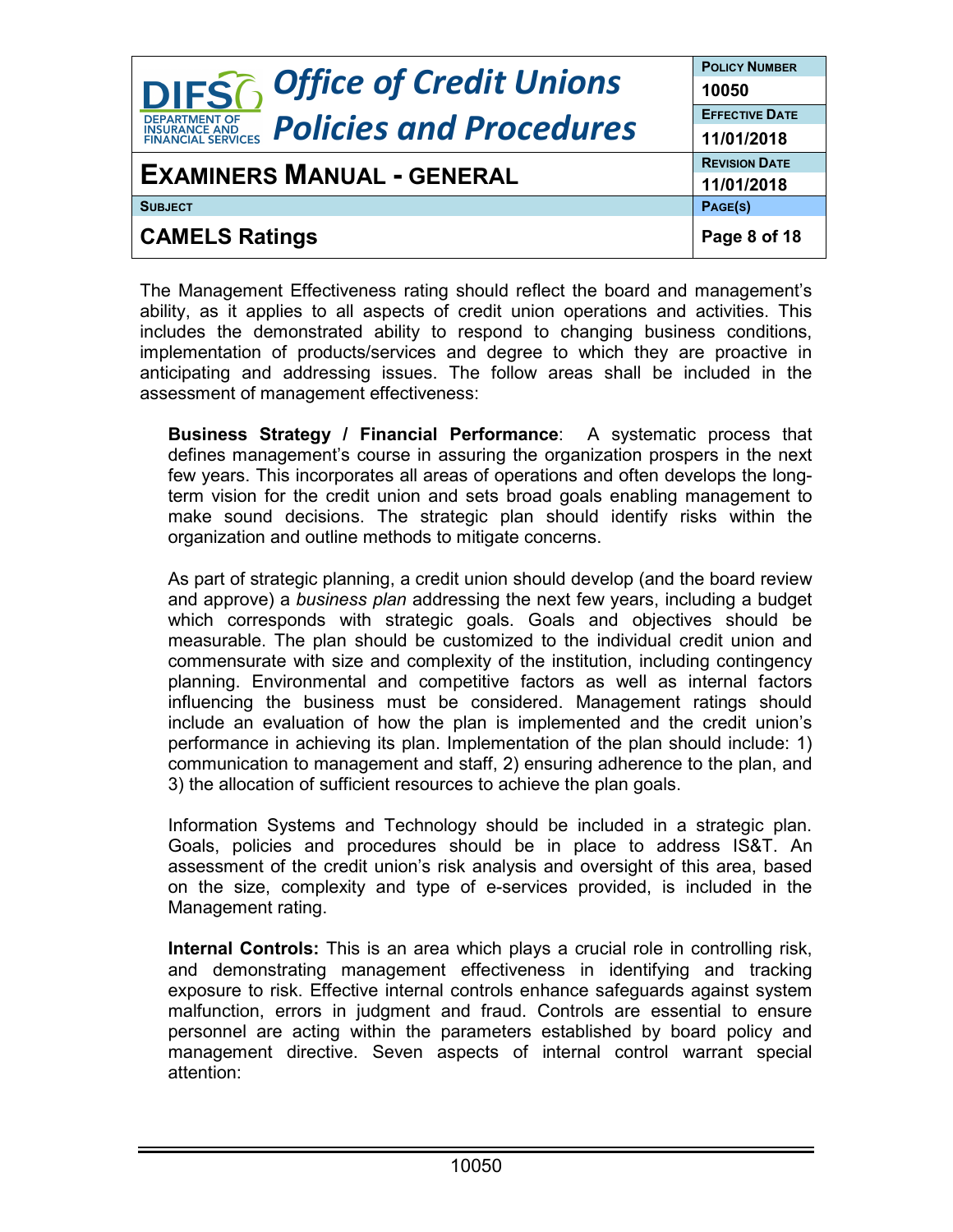| <b>DIFS6</b> Office of Credit Unions                                                | <b>POLICY NUMBER</b>  |
|-------------------------------------------------------------------------------------|-----------------------|
|                                                                                     | 10050                 |
| <b>DEPARTMENT OF</b>                                                                | <b>EFFECTIVE DATE</b> |
| <b>Policies and Procedures</b><br><b>INSURANCE AND</b><br><b>FINANCIAL SERVICES</b> | 11/01/2018            |
| <b>EXAMINERS MANUAL - GENERAL</b>                                                   | <b>REVISION DATE</b>  |
|                                                                                     | 11/01/2018            |
| <b>SUBJECT</b>                                                                      | PAGE(S)               |
| <b>CAMELS Ratings</b>                                                               | Page 9 of 18          |

- o **Information Systems:** Effective controls to ensure the integrity, security and privacy of electronic data. Information must be able to be assembled quickly and efficiently by the data processing system. There should be a tested contingency plan in place in the event of computer system failure.
- o **Segregation of Duties:** There should be adequate segregation of duties and professional resources in every area of operation. This may be limited by the number of employees in smaller credit unions; however, compensating controls such as supervisory review should be in place whenever possible.
- o **Audit Program:** Audit functions and processes should be commensurate with the credit union's size, sophistication and risk. Audit functions should be independent, reporting to the Supervisory Committee, and without conflict or interference with management. Reports should be issued to management for comment and action, and forwarded to the board with management's response. An annual audit plan is necessary to ensure all risk areas are examined, with those areas of greatest risk receiving priority. Follow up of any unresolved issues is essential, and should be covered in subsequent reports. In addition, a verification of member accounts needs to be performed at least once every two years.
- o **Recordkeeping:** The books should be kept in accordance with well-established accounting practices, and must reflect its actual financial condition and accurate results of operations. Records should be current and provide an audit trail which includes sufficient documentation from transaction inception to completion. Subsidiary records should be kept in balance with control accounts.
- o **Protection of Physical Assets:** A principle method of safeguarding assets is limiting access to authorized personnel. Asset protection can be accomplished by developing operating policies and procedures for cash control, joint custody (dual control), teller operations, and physical computer security.
- o **Education of Staff:** Staff and volunteers should be thoroughly trained in specific daily operations. A training program tailored to meet management needs should be in place and cross-training programs for office staff should be present. Risk is controlled when the credit union is able to maintain continuity of operations and service to members.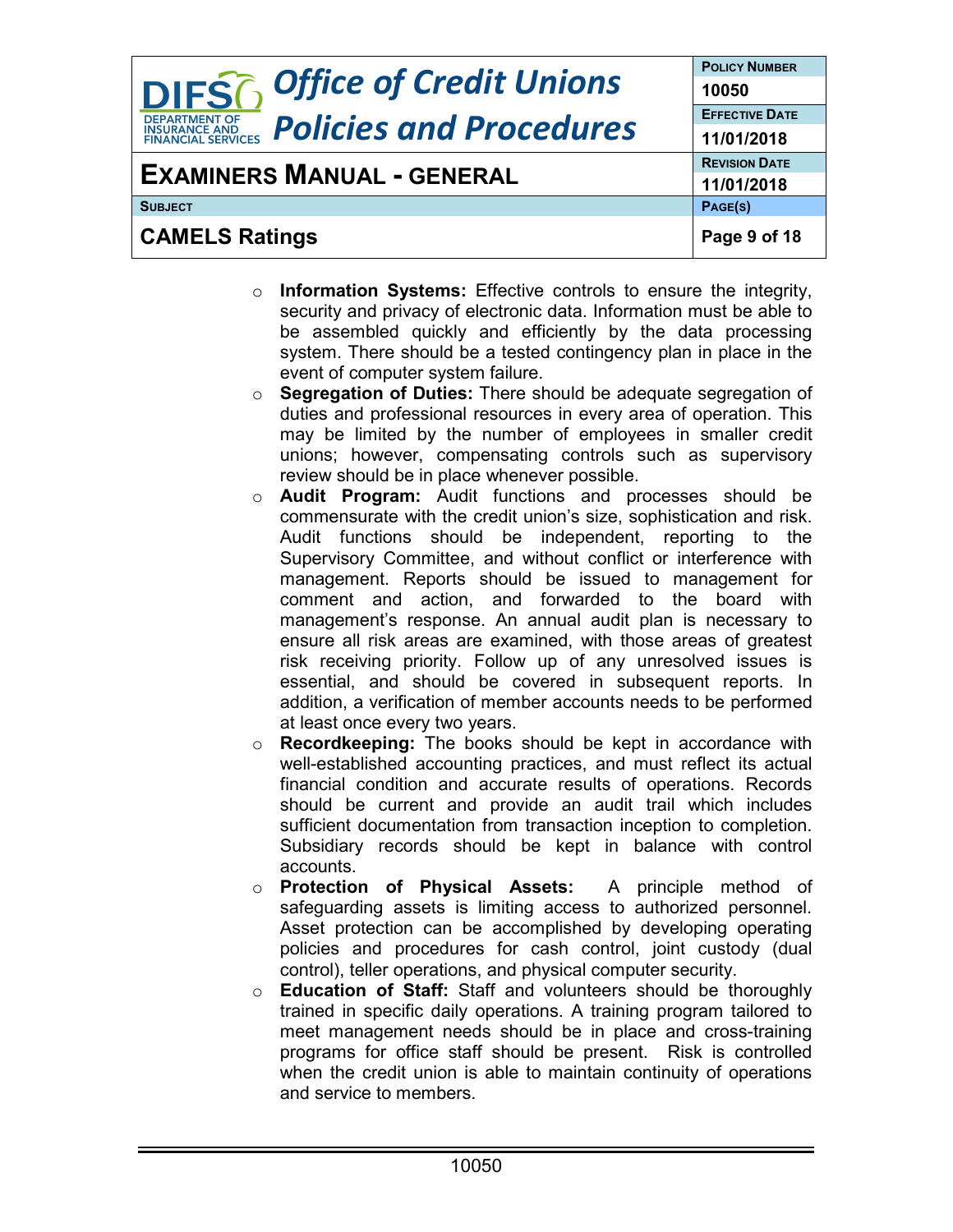| <b>DIFS6</b> Office of Credit Unions                                                | <b>POLICY NUMBER</b><br>10050 |
|-------------------------------------------------------------------------------------|-------------------------------|
| <b>DEPARTMENT OF</b>                                                                | <b>EFFECTIVE DATE</b>         |
| <b>Policies and Procedures</b><br><b>INSURANCE AND</b><br><b>FINANCIAL SERVICES</b> | 11/01/2018                    |
| <b>EXAMINERS MANUAL - GENERAL</b>                                                   | <b>REVISION DATE</b>          |
|                                                                                     | 11/01/2018                    |
| <b>SUBJECT</b>                                                                      | PAGE(S)                       |
| <b>CAMELS Ratings</b>                                                               | Page 10 of 18                 |

o **Succession Planning:** To be prepared for resignation, retirement or long-term absences of key management positions, there must be a detailed plan which facilitates trained management personnel to step in at a moment's notice, to preserve the stability of the credit union. Such a plan should address the CEO and other senior management positions.

**Corporate Governance:** The board and management have a fiduciary responsibility to the members to maintain very high standards of professional conduct, including but not limited to:

- o **Compliance with applicable regulations:** Management must adhere to all applicable state and federal laws and regulations.
- o **Reasonableness of compensation:** Management contracts should not contain provisions that are likely to cause undue hardship on the credit union. The board needs to ensure performance standards are in place, including annual documented evaluations, for each member of senior management.
- o **Professional Ethics/Avoidance of Conflict of Interest:** Management and board members should not use the credit union for unauthorized or inappropriate personal gain. Management should act ethically and impartially in carrying out appropriate credit union policies and procedures. Policies and procedures for avoidance of conflicts of interest should be in place. Nepotism should be avoided. Preferential treatment in fact, and in appearance, should be avoided.

**Other Management Considerations:** The basic and other key factors to consider when assessing management include, but are not limited to:

- o The adequacy of policies and procedures covering each area of credit union operations (written, board approved, followed);
- o Budget performance compared with actual performance;
- o The effectiveness of systems that measure and monitor risks;
- o Risk-taking practices and methods of control to mitigate risks;
- $\circ$  Integration of risk management with planning and decision-making;<br> $\circ$  Responsiveness to examination and audit suggestions,
- $\circ$  Responsiveness to recommendations, and/or requirements;
- $\circ$  Compliance with all laws and regulations;
- o Adequacy of the Allowance for Loan and Lease Losses Account and other valuation reserves;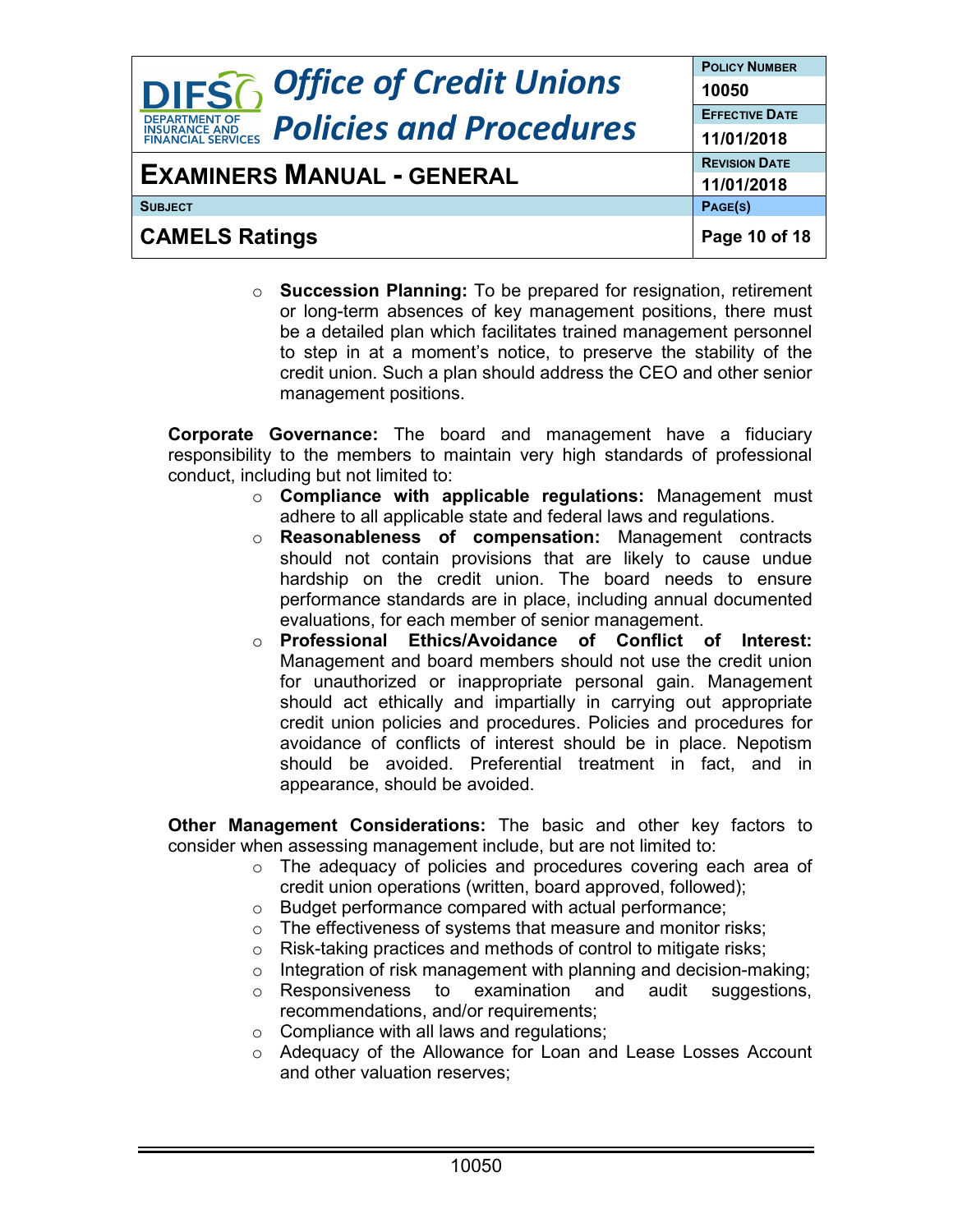|                                                                                     | <b>POLICY NUMBER</b>  |
|-------------------------------------------------------------------------------------|-----------------------|
| <b>DIFS6</b> Office of Credit Unions                                                | 10050                 |
| <b>DEPARTMENT OF</b>                                                                | <b>EFFECTIVE DATE</b> |
| <b>Policies and Procedures</b><br><b>INSURANCE AND</b><br><b>FINANCIAL SERVICES</b> | 11/01/2018            |
| <b>EXAMINERS MANUAL - GENERAL</b>                                                   | <b>REVISION DATE</b>  |
|                                                                                     | 11/01/2018            |
| <b>SUBJECT</b>                                                                      | PAGE(S)               |
| <b>CAMELS Ratings</b>                                                               | Page 11 of 18         |

- o Appropriateness of the products and services offered in relation to the credit union's size and management experience;
- o Loan to share trends and history;
- o Market penetration, rate structures and cost/benefit analyses of services/products;
- o Appropriateness of disaster preparedness and planning for continuity of operations; and
- o Succession planning for key management positions.

**Management Effectiveness Rating 1:** Indicates management and directors are fully effective, and demonstrate sound risk management practices relative to the credit union's size, complexity and risk profile. Management is responsive to changing economic conditions, recognizes and addresses concerns timely, and copes successfully with identified problems.

**Management Effectiveness Rating 2:** Reflects satisfactory management and board practices relative to the credit union's size, complexity, and risk profile, with minor deficiencies. In general, significant risks are effectively identified, measured, monitored and controlled. Management produces a satisfactory record of performance in light of the institution's particular circumstances, and overall demonstrates the ability to promptly and successfully address existing and potential problems and risks.

**Management Effectiveness Rating 3:** Indicates management and board performance that needs improvement or risk management practices that are less than satisfactory given the nature of the credit union's activities. Problems and significant risks may be inadequately identified, measured, monitored and controlled. Management is either characterized by modest talent when above average abilities are needed, or is distinctly below average for the type, size and/or complexity of the credit union and its issues. Management's ability or responsiveness in correcting less than satisfactory conditions is lacking to some degree.

**Management Effectiveness Rating 4:** A rating of 4 indicates serious deficiency in management's ability or willingness to meet its responsibilities. Either management is considered generally unable to manage the credit union in a safe and sound manner, or conflict of interest situations exist that suggest management is not properly performing its fiduciary responsibilities. In these cases, problems are of such severity that management may need to be strengthened or replaced before sound conditions can be achieved. Management and board performance or risk management practices are significantly inadequate considering the nature of a credit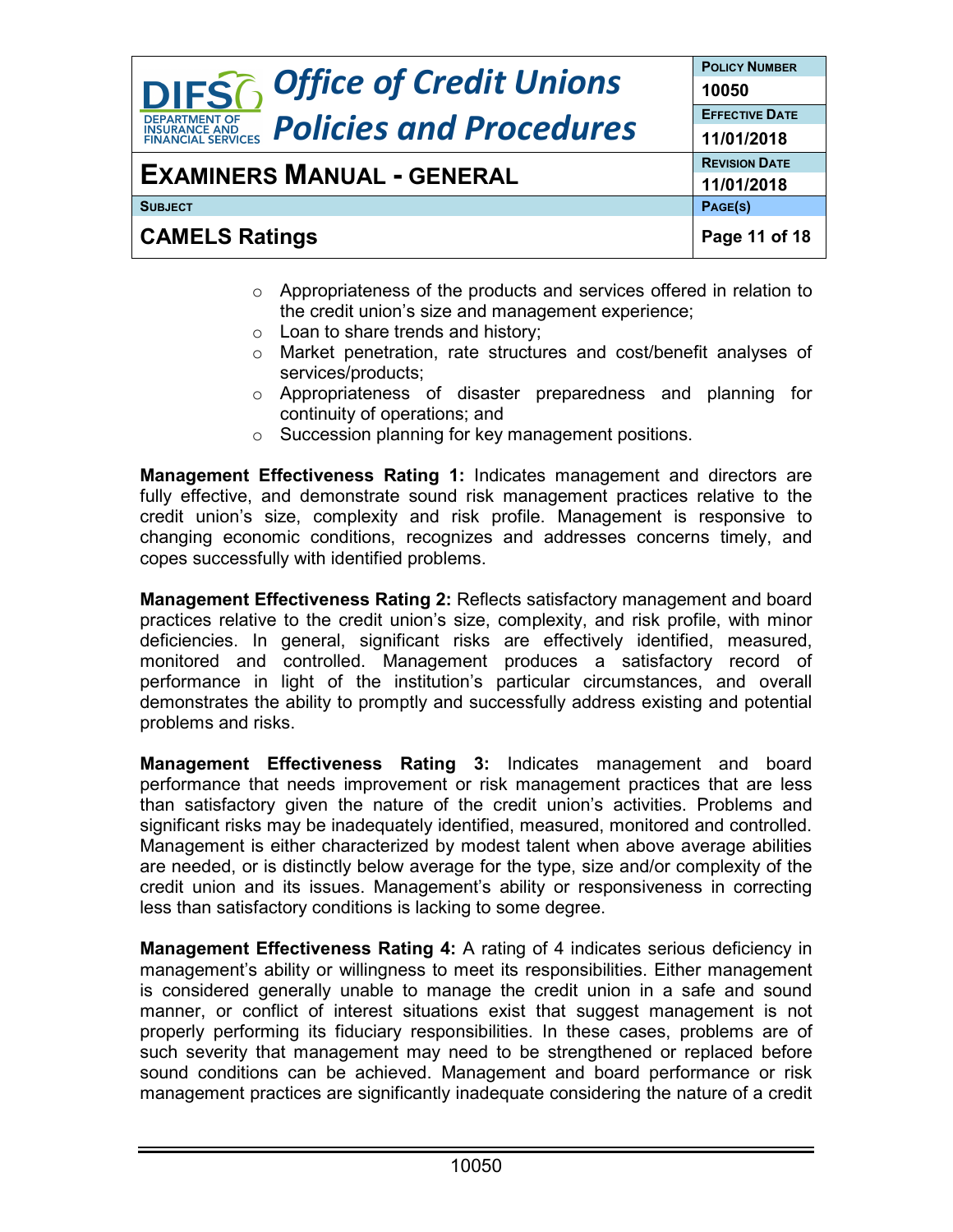| <b>DIFS6</b> Office of Credit Unions                                          | <b>POLICY NUMBER</b>  |
|-------------------------------------------------------------------------------|-----------------------|
|                                                                               | 10050                 |
| <b>DEPARTMENT OF</b>                                                          | <b>EFFECTIVE DATE</b> |
| <b>Policies and Procedures</b><br><b>INSURANCE AND<br/>FINANCIAL SERVICES</b> | 11/01/2018            |
| <b>EXAMINERS MANUAL - GENERAL</b>                                             | <b>REVISION DATE</b>  |
|                                                                               | 11/01/2018            |
| <b>SUBJECT</b>                                                                | PAGE(S)               |
| <b>CAMELS Ratings</b>                                                         | Page 12 of 18         |

union's activities. The level of problems and risk exposure is excessive. Replacing or strengthening the board may be necessary.

**Management Effectiveness Rating 5:** Reflects critically deficient management and board performance or risk management practices. Management and the board of directors have not demonstrated the ability to correct problems and implement appropriate risk management practices. Problems and significant risks are inadequately measured, monitored, or controlled and now threaten the continued viability of the institution. This rating is appropriate in instances where incompetence or self-dealing has been clearly demonstrated. Problems resulting from weak management are of such severity, that some type of administrative action may need to be initiated, including the replacement of management, in order to restore safe and sound operations.

### **EARNINGS**

The continued viability of a credit union depends on its ability to earn an appropriate return on assets, enabling expansion, competitiveness and increased capital. This rating reflects the adequacy of current and future earnings to fund capital commensurate with the credit union's current and prospective financial and operational risk exposure, potential changes in economic climate, and strategic plans. Earnings can be affected by excessive or inadequately managed credit risk that may result in loan losses and require additions to the allowance for loan and lease losses, or by market risk that may unduly expose a credit union's earnings to volatility in interest rates. The quality of earnings may also be diminished by undue reliance on extraordinary gains or nonrecurring events. Future earnings may be adversely affected by an inability to forecast or control funding and operating expenses, improperly executed or ill-advised business strategies, or poorly managed or uncontrolled exposure to other risks.

The rating of a credit union's earnings is based upon historical performance and anticipated performance. Examiners must evaluate "core" earnings: long-run earnings ability discounting temporary fluctuations in income and one-time items. A review of the reasonableness of the credit union's budget and underlying assumptions is also necessary. Examiners must also consider the interrelationships with other risk areas such as credit and interest rate risk. This rating includes, but is not limited to, an assessment of the following evaluation factors:

- o Income level, growth trends, and stability of earnings, particularly the return on average assets;
- o Quality and composition of earnings;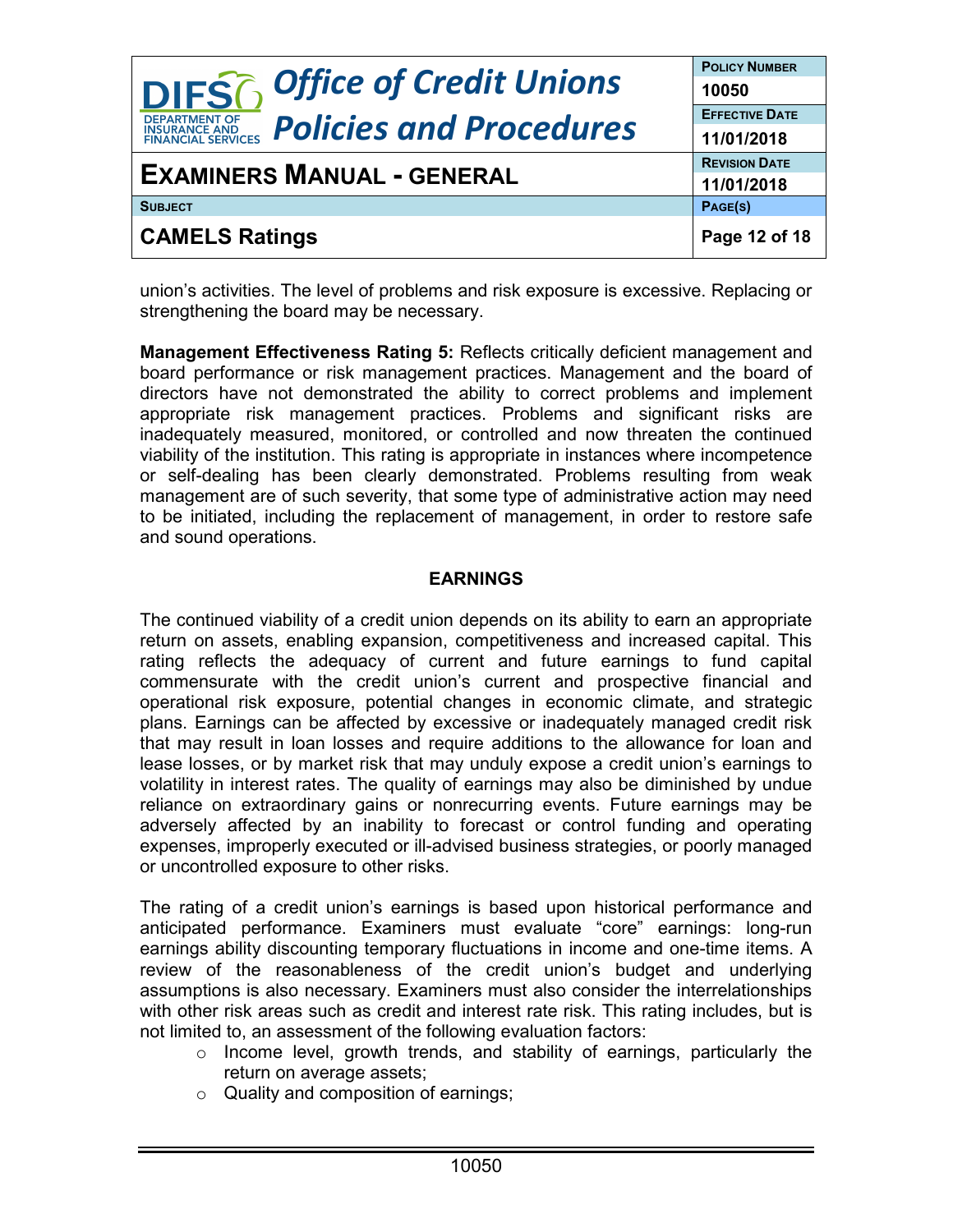|                                                                               | <b>POLICY NUMBER</b>  |
|-------------------------------------------------------------------------------|-----------------------|
| <b>DIFS6</b> Office of Credit Unions                                          | 10050                 |
| <b>DEPARTMENT OF</b>                                                          | <b>EFFECTIVE DATE</b> |
| <b>Policies and Procedures</b><br><b>INSURANCE AND<br/>FINANCIAL SERVICES</b> | 11/01/2018            |
| <b>EXAMINERS MANUAL - GENERAL</b>                                             | <b>REVISION DATE</b>  |
|                                                                               | 11/01/2018            |
| <b>SUBJECT</b>                                                                | PAGE(S)               |
| <b>CAMELS Ratings</b>                                                         | Page 13 of 18         |

- o Quality and composition of assets;
- o Ability to fund capital commensurate with current and prospective risk through retained earnings;
- o Adequacy of valuation allowances and their effect on earnings;
- o Adequacy of budgeting systems, forecasting processes, and management information systems, in general;
- o Future earnings prospects under a variety of economic conditions;
- o Net interest margin and net non-operating income and losses and their effect on earnings;
- o Net worth level and trend and relation to earnings;
- o Earnings exposure to market risk including interest rate risk; and
- o Material factors affecting the credit union's income producing ability such as fixed assets and other non-earning assets.

**Earnings Rating 1:** Reflects earnings that are sound, and projected to be fully sufficient to absorb losses and form capital, with due consideration to asset quality, growth and known risk factors.

**Earnings Rating 2:** Reflects earnings which are satisfactory (positive and relatively stable) relative to the credit union's risk profile and capital needs.

**Earnings Rating 3:** Reflects earnings in need of improvement. Earnings may not fully support current and future capital and allowance funding commensurate with the credit union's overall condition, growth, and risk factors. Earnings may be inconsistent, chronically insufficient or not meet requirements set by regulation or board established policy.

**Earnings Rating 4:** Reflects deficient earnings, relative to the credit union's overall risk profile. This may be characterized by erratic fluctuations in income, the development of a severe downward trend in income, or a substantial drop in earnings from the previous period or in projected earnings. Other relevant quantitative and qualitative measures must be considered to determine if 4 is the appropriate rating.

**Earnings Rating 5:** Reflects earnings that are critically deficient and represent a distinct threat to the credit union's viability. Earnings do not support current and future capital and allowance funding commensurate with the credit overall condition, growth, and risk factors. Such losses may represent a distinct threat to the credit union's solvency through the erosion of capital; and generally expected to result in the depletion of capital within twelve months.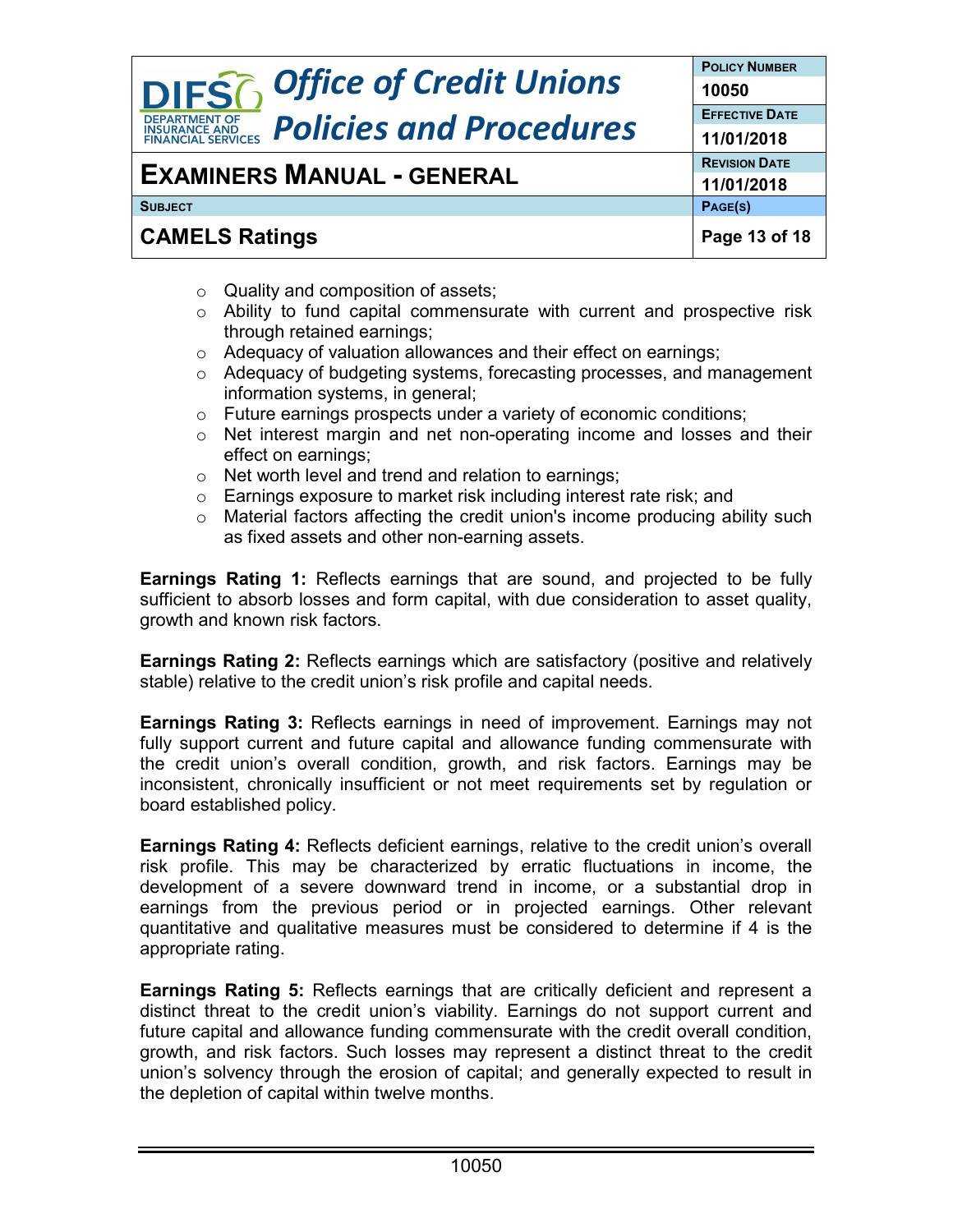| <b>DIFS6</b> Office of Credit Unions                                           | <b>POLICY NUMBER</b><br>10050 |
|--------------------------------------------------------------------------------|-------------------------------|
| <b>DEPARTMENT OF</b><br><b>Policies and Procedures</b><br><b>INSURANCE AND</b> | <b>EFFECTIVE DATE</b>         |
| <b>FINANCIAL SERVICES</b>                                                      | 11/01/2018                    |
| <b>EXAMINERS MANUAL - GENERAL</b>                                              | <b>REVISION DATE</b>          |
|                                                                                | 11/01/2018                    |
| <b>SUBJECT</b>                                                                 | PAGE(S)                       |
| <b>CAMELS Ratings</b>                                                          | Page 14 of 18                 |

#### **LIQUIDITY**

Liquidity is evaluated on the credit union's ability to efficiently meet present and future cash flow needs (such as loan demands, share withdrawals, and the payment of liabilities and expenses) without adversely affecting daily operations. Failure to adequately manage liquidity can result in cash shortages, unintended borrowing at high cost, reduced balance sheet flexibility, and elevated reputation and strategic risks. Liquidity risk also encompasses poor management of excess funds. Key factors relative to liquidity risk evaluation include:

- $\circ$  Degree of liquidity risk and level of assets readily convertible into cash, including primary, secondary and tertiary sources of liquidity;
- o Reliance on short-term, volatile sources of funds, including any undue reliance on borrowing;
- o Contingency planning to meet high cash demands from unanticipated events and/or periods of excess liquidity;
- o Management's competence and systems for identifying, measuring, monitoring, and controlling liquidity and management's response when risk levels exceed board established limits;
- o The degree to which liquidity policies, practices and management systems are commensurate with the complexity of the credit union's balance sheet and operations;
- $\circ$  Integration of risk management with planning and decision-making, and timeliness of reporting to decision makers, and corrective actions;
- o Business plans, budgets, projections, and board strategy;
- $\circ$  The adequacy of capital & earnings relative to the level of risk; and
- o The degree of compliance with board established policies and parameters relative to liquidity.

**Liquidity Rating 1:** Reflects sound liquidity practices with no more than modest balance sheet risk. Management is considered proficient at both the measurement and management of liquidity. There is ready access to sufficient sources of funds on favorable terms to meet present and anticipated needs, without dependence on borrowed funds. Contingency plans have been established and expected to be effective. The level of earnings and capital provide substantial support for the degree of liquidity risk taken by the credit union. There is minimal potential that operations will be materially impacted by ordinary or unanticipated liquidity stresses.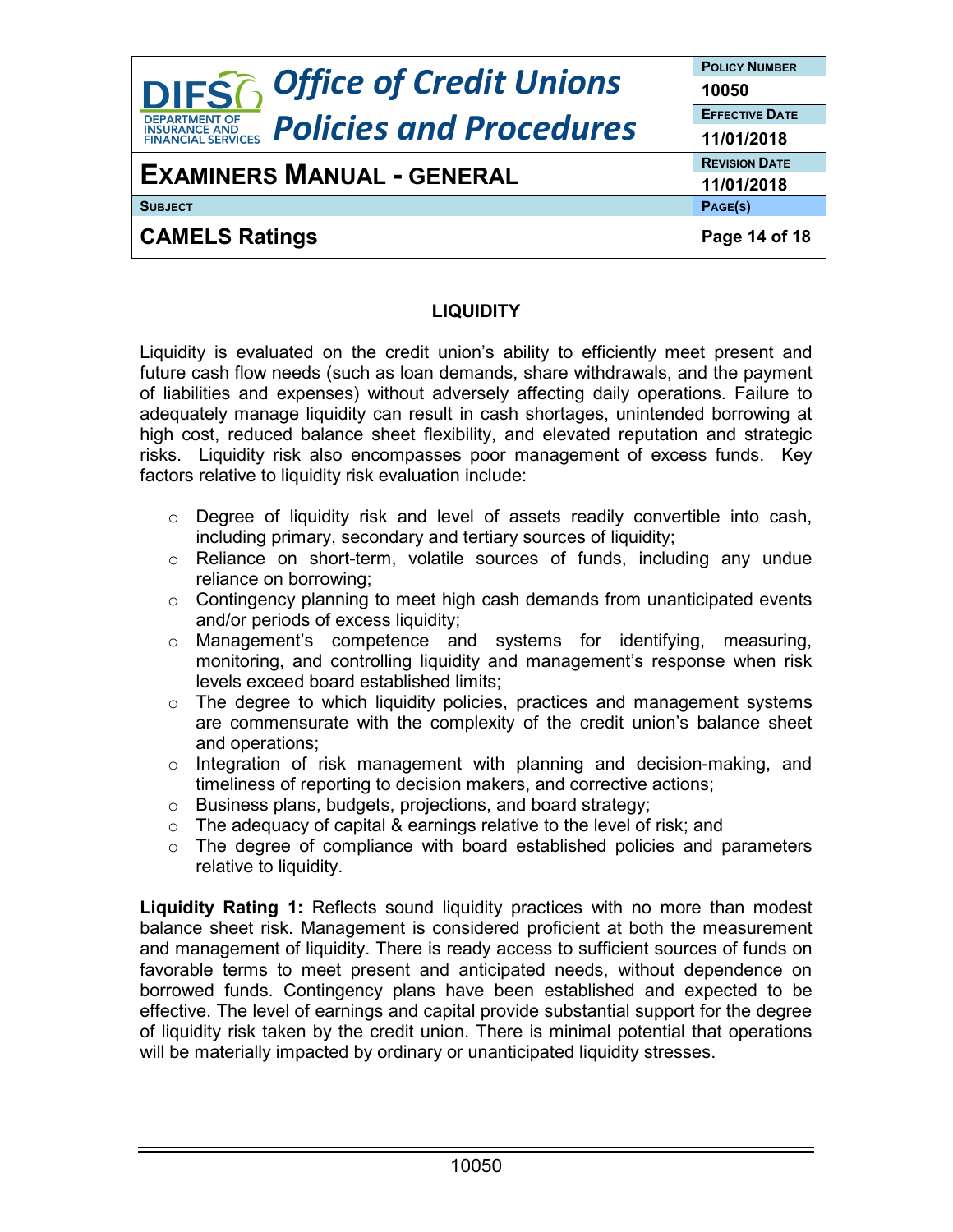| <b>DIFS</b> <sup>2</sup> , Office of Credit Unions                            | <b>POLICY NUMBER</b>  |
|-------------------------------------------------------------------------------|-----------------------|
|                                                                               | 10050                 |
| <b>DEPARTMENT OF</b>                                                          | <b>EFFECTIVE DATE</b> |
| <b>Policies and Procedures</b><br><b>INSURANCE AND<br/>FINANCIAL SERVICES</b> | 11/01/2018            |
| <b>EXAMINERS MANUAL - GENERAL</b>                                             | <b>REVISION DATE</b>  |
|                                                                               | 11/01/2018            |
| <b>SUBJECT</b>                                                                | PAGE(S)               |
| <b>CAMELS Ratings</b>                                                         | Page 15 of 18         |

**Liquidity Rating 2:** Reflects reasonable risk exposure and satisfactory Liquidity practices relative to the size, sophistication and operational needs of the credit union. Modest weaknesses may be evident, but overall management of Liquidity is sufficient. The credit union has access to sufficient sources of funds on acceptable terms to meet present and anticipated liquidity needs. The level of earnings and capital are reasonable relative to the level of liquidity risk present.

**Liquidity Rating 3:** Reflects Liquidity practices in need of improvement; risk exposure is substantial and/or liquidity may be insufficient to meet anticipated operational needs perhaps necessitating unplanned borrowing. Improvements are needed in policies, procedures, or in management's understanding of balance sheet risks. Management may not be meeting its self-imposed risk limits or is not taking timely action to bring performance back into compliance. The level of earnings and/or capital may not adequately support the degree of balance sheet risk being taken by the credit union.

**Liquidity Rating 4:** Reflects deficient liquidity practices; and/or unacceptably high exposure to risk. The credit union may not have or be able to obtain a sufficient volume of funds on reasonable terms to meet liquidity needs. Management may have an unacceptable liquidity position or cash forecasting may indicate considerable liquidity strain is present or imminent. Immediate action is needed to improve liquidity or otherwise improve liquidity management. The level of earnings and capital may be inadequate to support the degree of risk taken by the credit union.

**Liquidity Rating 5:** Reflects Liquidity practices so critically deficient that the continued viability of the credit union is threatened or ability to meet ongoing cash needs is doubtful. The credit union likely requires immediate external financial assistance to meet liquidity needs. Liquidity practices are wholly inadequate for the size, sophistication, and level of market risk accepted by the credit union.

#### **SENSITIVITY TO MARKET**

Market Sensitivity is evaluated on the credit union's ability to withstand adverse changes in market interest rates, resulting from the sensitivity and exposure of the credit union's balance sheet to such changes. Management's demonstrated ability to measure, monitor and control interest rate risk is reflected here. All other risks that may affect the value or marketability of a credit union's assets, including but not limited to the seven risk categories, should also be considered. All other risks that may affect the value or marketability of a credit union's assets, including but not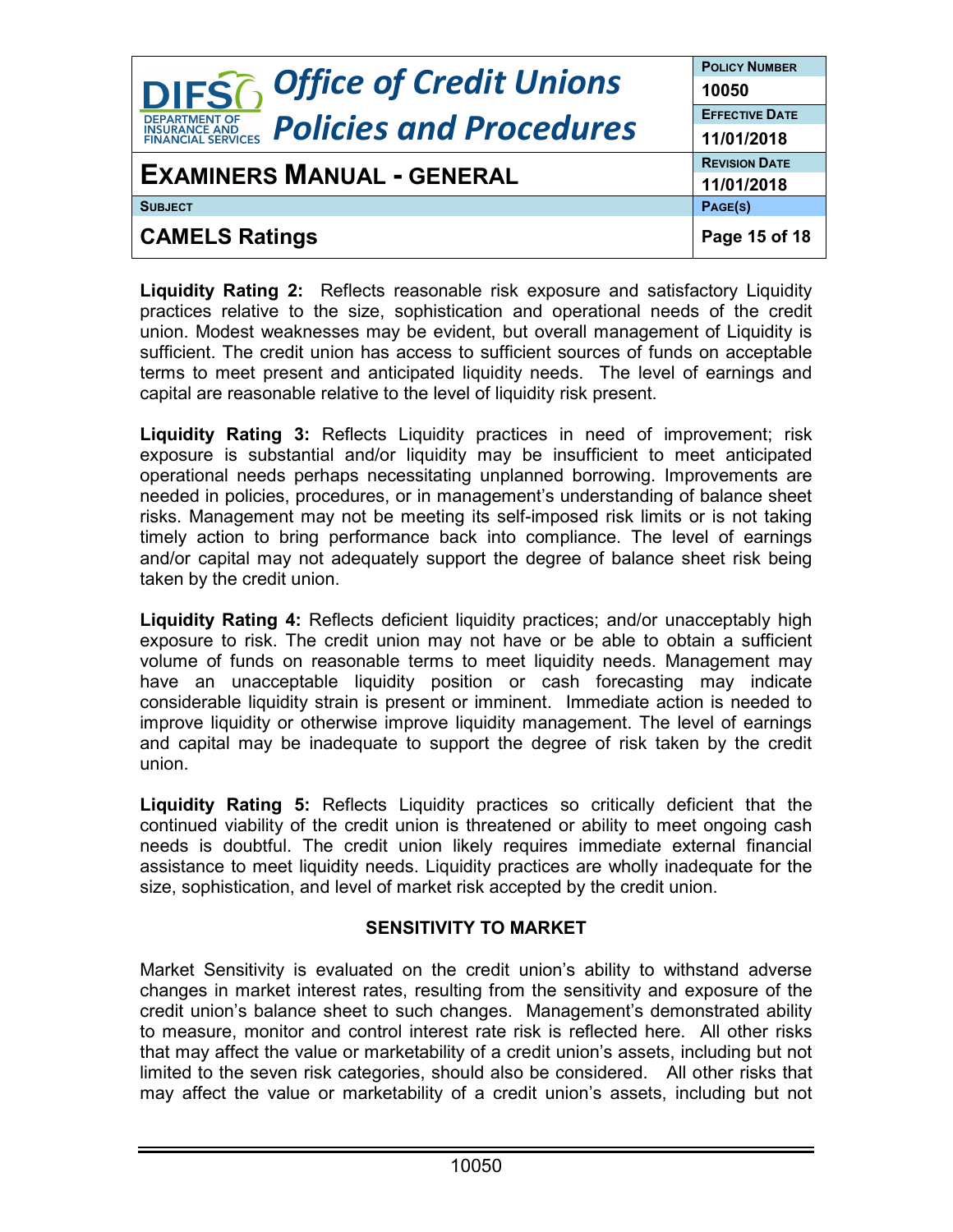|                                                                                     | <b>POLICY NUMBER</b>  |
|-------------------------------------------------------------------------------------|-----------------------|
| <b>DIFSG</b> Office of Credit Unions                                                | 10050                 |
| <b>DEPARTMENT OF</b>                                                                | <b>EFFECTIVE DATE</b> |
| <b>Policies and Procedures</b><br><b>INSURANCE AND</b><br><b>FINANCIAL SERVICES</b> | 11/01/2018            |
| <b>EXAMINERS MANUAL - GENERAL</b>                                                   | <b>REVISION DATE</b>  |
|                                                                                     | 11/01/2018            |
| <b>SUBJECT</b>                                                                      | PAGE(S)               |
| <b>CAMELS Ratings</b>                                                               | Page 16 of 18         |

limited to the seven risk categories, should be considered. These risks can adversely affect earnings and capital adequacy. Key factors relative to interest rate risk evaluation include:

- $\circ$  Management's systems and effectiveness in identifying, measuring, monitoring, and controlling risk and management's response when risk levels exceed established limits;
- o The degree to which ALM practices and management system are commensurate with the complexity of the credit union's balance sheet and operations;
- o Integration of risk management with planning and decision-making, and timeliness of reporting and corrective actions;
- o Business plans, budgets, and projections;
- o Related strategic and reputation risks;
- $\circ$  The adequacy of capital and earnings in relation to the credit union's level of risk exposure;
- $\circ$  The adequacy of established policies, which should outline individual responsibilities, the credit union's risk tolerance, and require timely monitoring and reporting to decision makers;
- o The degree of compliance with board established policies and parameters relative to ALM;
- o The prudence of established limits, relative to the credit union's size, complexity and net worth position; and
- o The balance sheet composition, including cost of funds, sources of funds, net interest margin, secondary market standards, and trend analysis.
- o IRR sensitivity and exposure at the instrument, portfolio and balance sheet levels;
- o Earnings and capital trend analysis over changing economic climates.

**Sensitivity Rating 1:** Reflects sound IRR practices and no more than modest exposure to balance sheet risk. Management is considered proficient at both the measurement and management of risk. The level of earnings and capital provide substantial support for the degree of balance sheet risk taken by the credit union. There is minimal potential that the capital adequacy or credit union viability will be materially affected by internal and external factors related to market interest rate risk.

**Sensitivity Rating 2:** Reflects reasonable risk exposure and satisfactory balance sheet practices relative to the size, sophistication and market risk taken by the credit union. Modest weaknesses may be evident; however, management of interest rate risk is sufficient overall. There is only moderate potential that the adequacy of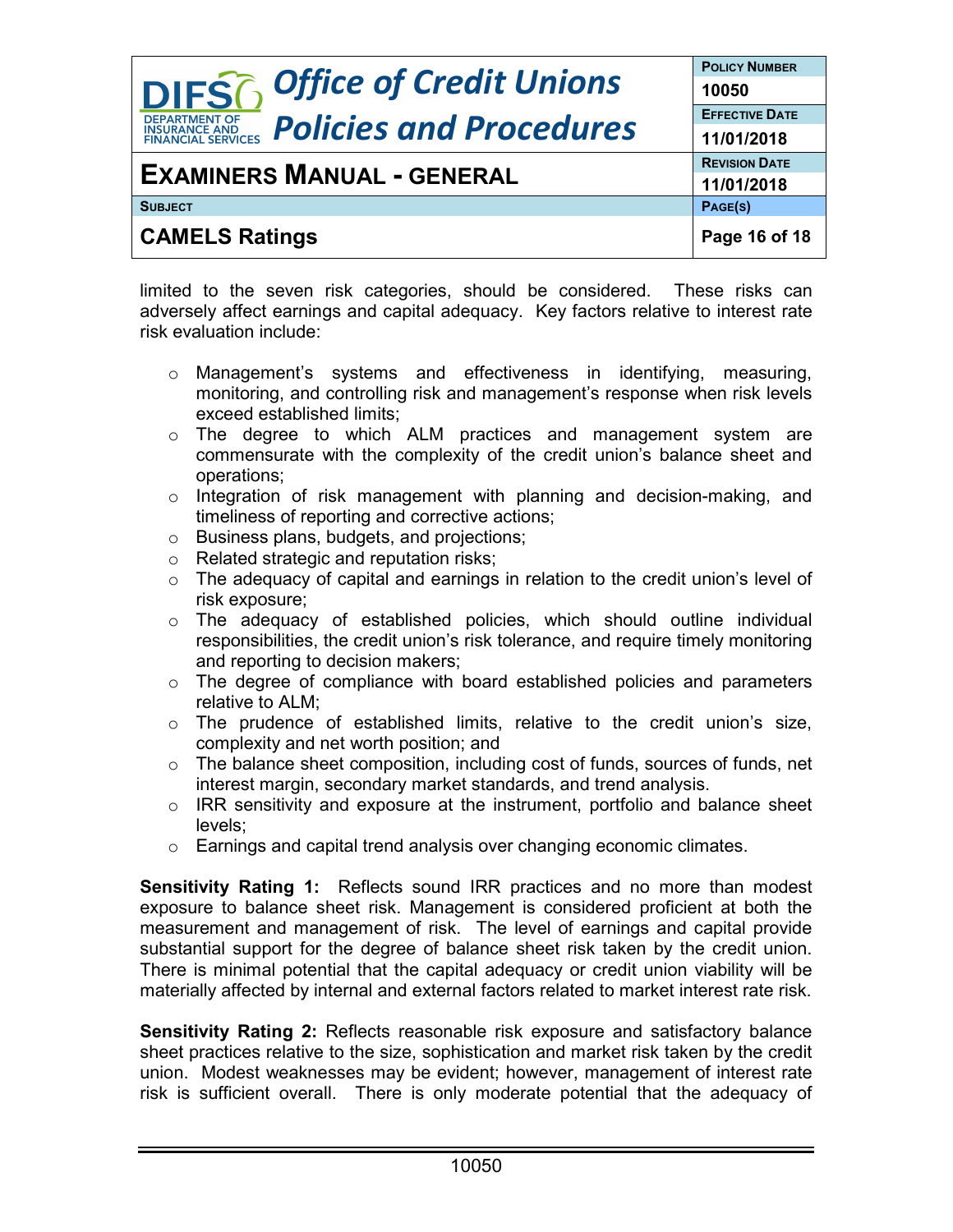| <b>DIFS6</b> Office of Credit Unions                                          | <b>POLICY NUMBER</b>           |
|-------------------------------------------------------------------------------|--------------------------------|
| <b>DEPARTMENT OF</b>                                                          | 10050<br><b>EFFECTIVE DATE</b> |
| <b>Policies and Procedures</b><br><b>INSURANCE AND<br/>FINANCIAL SERVICES</b> | 11/01/2018                     |
| <b>EXAMINERS MANUAL - GENERAL</b>                                             | <b>REVISION DATE</b>           |
|                                                                               | 11/01/2018                     |
| <b>SUBJECT</b>                                                                | PAGE(S)                        |
| <b>CAMELS Ratings</b>                                                         | Page 17 of 18                  |

capital will be materially affected by internal and external factors such as a shift in interest rates. The level of earnings and capital provide adequate support for the degree of balance sheet risk taken by the credit union.

**Sensitivity Rating 3:** Risk exposure is substantial and/or improvements are needed in policies, procedures, or in management's understanding of balance sheet risks. Analyses contain deficiencies (e.g. inaccurate data and/or unrealistic or unsupported assumptions). Management may not be meeting its self-imposed risk limits or is not taking timely action to bring performance back into compliance. The level of earnings and/or capital may not adequately support the degree of balance sheet risk being taken by the credit union.

**Sensitivity Rating 4:** Reflects deficient ALM practices; and/or unacceptably high exposure to risk. Management does not demonstrate an acceptable capacity to measure and manage interest rate risk. Analyses contain critical deficiencies and/or modeling scenarios indicate a significant deterioration in performance is likely. Immediate action is needed to lower interest rate risk exposure and/or otherwise improve interest rate risk management. The level of earnings and capital are inadequate to support the degree of risk taken by the credit union.

**Sensitivity Rating 5:** Reflects ALM practices critically deficient, an unacceptable level of market risk sensitivity and/or a level of risk representing an imminent threat to the credit union's net worth sufficiency or credit union viability. IRR management practices are wholly inadequate for the size, sophistication, and level of market risk accepted by the credit union. Modeling scenarios indicate a significant deterioration in performance is inevitable. Immediate action is needed to lower interest rate risk exposure or otherwise improve risk management. The level of earnings and capital provide inadequate support for the degree of balance sheet risk being taken.

#### **III. MINIMUM PROCEDURES**

- **1.** Review key ratios and financial performance reports, which provide lagging indicators of credit union risk.
- **2.** Look behind the numbers to determine significance of ratios, trends, projections, operations, market forces, environmental factors, and management using the seven risk categories (credit risk, interest rate risk, liquidity risk, strategic risk compliance risk, reputation risk and transaction risk).
- **3.** Evaluate the amount of risk in each of the seven risk categories (see Attachment 1) as high, moderate, or low, reflecting current and prospective risk to the credit union.